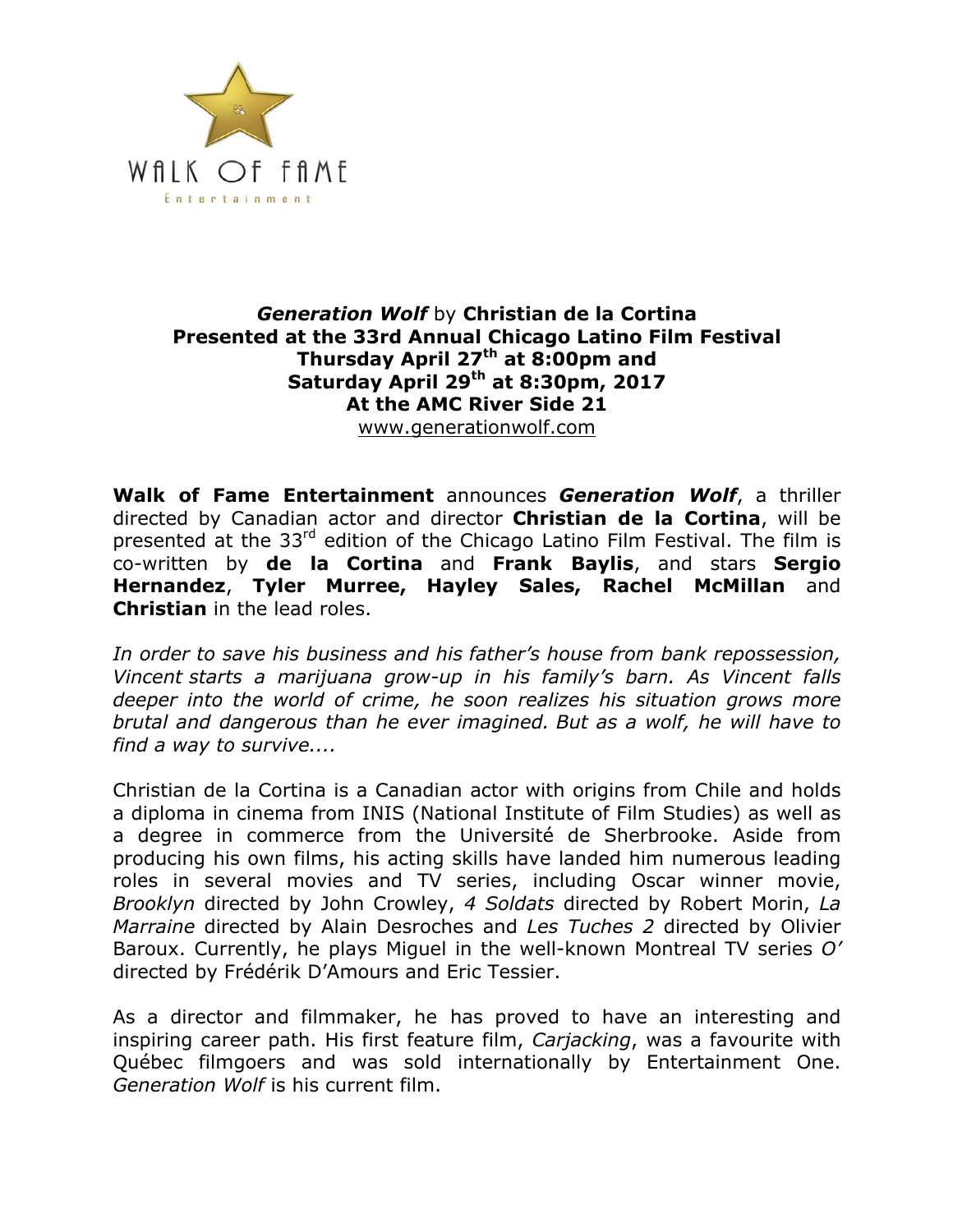

For the filmmaking of *Generation Wolf,* de la Cortina surrounded himself with a passionate team in order to execute this ambitious production, including his wife, **Vanessa Caceres** as producer, and his friend and businessman, **Frank Baylis** (Member of the Parliament for Pierrefonds-Dollard-des-Ormeaux), as one of the main investors. He also appealed, among others, the renowned Chilean actor, **Sergio Hernández** to interpret his father in the film.

Distributed by Walk of Fame Entertainment, *Generation Wolf* had its World Premiere at the Seattle Latino Film Festival in October 2016.

**Trailer** 

https://vimeo.com/168237950

Web site: full credit list, bios www.generationwolf.com

Facebook

https://www.facebook.com/generationwolf2016/

Interviews in English and Spanish are available with Christian de la Cortina. He will be attending the festival. Images and Vimeo are available upon request.

Thank you! Gracias!

-30-

### **Walk of Fame Entertainment**

Media and Sales Information Vanessa Caceres e: vcaceres@wfentertainement.com t: 450-919-1005

# **Chicago Latin Film Festival**

http://chicagolatinofilmfestival.org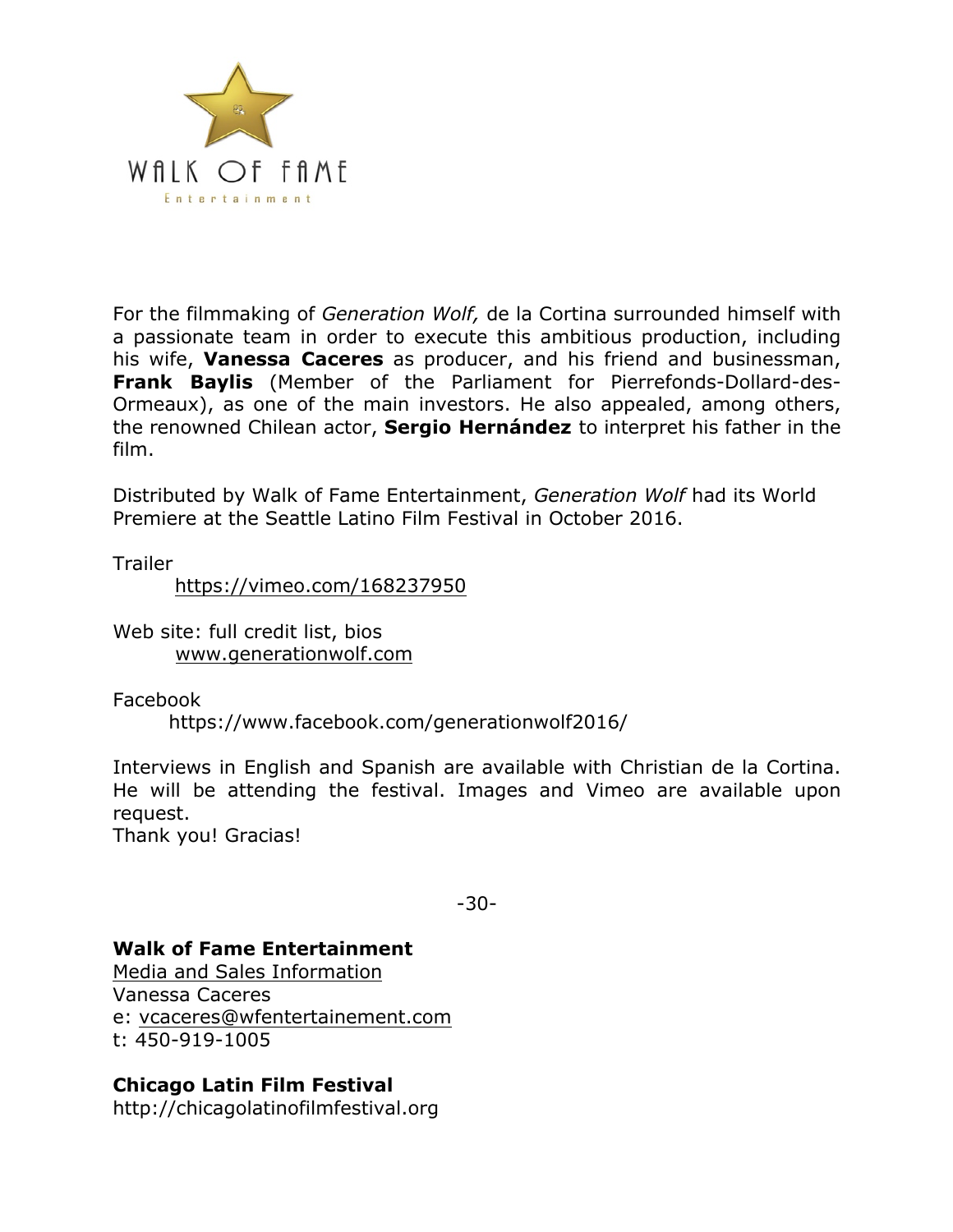

Alejandro Riera, press@latinoculturalcenter.org

# **DIRECTOR'S NOTES**

Christian de la Cortina has always been fascinated by thriller movies about the underground world. As an actor, he has interpreted similar types of mysterious and risk-taking characters in movies and TV series. However, for *Generation Wolf*, Christian wanted to direct and act in an original thriller that would also have a human side to it.

Inspired by his own family values and childhood, de la Cortina developed a unique and intimate father and son relationship, that became the anchor of the script itself. The filmmaker/actor, also aims to immerse the public into a journey full of doubts, suspense and intrigue during the entire movie. He wanted to show through the movie how life can get out of control and how a man has to be vigilant in sticking to the values that matter most.

The title *Generation Wolf* makes reference to all the alpha characters involved in the movie (including Valery). Like a pack of wolves, "Nothing will stop them" from surviving and getting things done - whether they're good or bad.

After graduating from film school, he was inspired by successful actors/filmmakers' stories such as Ed Burns, Matt Damon and Tyler Perry. They all wrote their own films, which helped them build their acting careers. Since that day, Christian has always strived to direct and act in his own movies that would be appealing to an international audience.

*Generation Wolf* is an ambitious production, bilingual in English and Spanish, aligned an excellent casting with the participation of the globally renowned Chilean actor Sergio Hernandez and an amazing soundtrack by the Argentinian composer Martin Macek. Since the first few seconds of the movies, the audience will be impressed by the majestic aerial shots of Californian cliffs and beaches.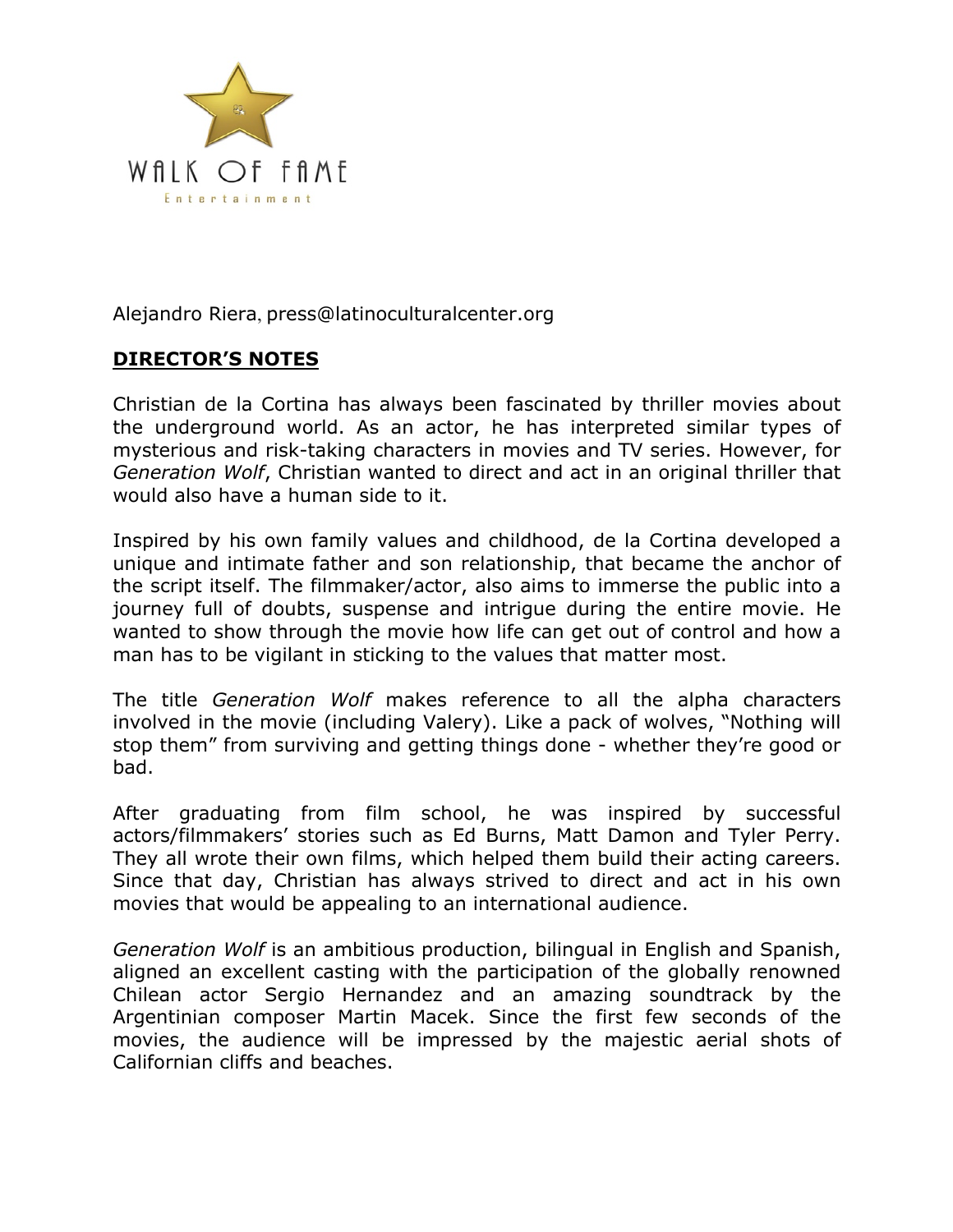

# **ABOUT**

# **CHRISTIAN DE LA CORTINA**

Christian de la Cortina is a Canadian actor with a Hispanic heritage. He has a diploma in film production and holds a degree in commerce. Aside from producing his own films, his acting skills have landed him numerous leading roles in several movies and TV series, including the Oscar winner movie, *Brooklyn* directed by John Crowley, *4 Soldats* directed by Robert Morin, *La Marraine* directed by Alain Desroches and *Les Tuches 2* directed by Olivier Baroux. Christian plays the leading role in *Generation Wolf*, Vincent del Toro. His performance allows the public to connect with his character throughout the story.

### **SERGIO HERNANDEZ**

Sergio is a famous Chilean actor with more than 45 years of experience in cinema and theatre. In Generation Wolf, Sergio plays Vincent's father, Juan Pablo, a caring father who wants his son to follow the righteous path. Hernandez has participated in more than 60 films. He has lived and acted in movies and theatres in Europe from 1973 to 1986. Among his most recent roles, he was praised for his performance in the Chilean movie *Gloria* which won numerous awards at the Berlin International Film Festival 2013.

### **TYLER MURREE**

Tyler Murree is a Canadian actor who has been performing on stage and on screen across North America for over 20 years. He graduated from Queen's University in Ontario, Canada. His first leading role in the big screen is Bill in Generation Wolf in which he delivered an outstanding performance, portraying successfully the main antagonist.

# **HAYLEY SALES**

Hayley Sales is a Canadian actress and an award winning singer from Vancouver. Sales is known for her work in NBC's *Heartbeat* (2016) during 3 seasons alongside Andie MacDowell and in *Cedar Cove* (2012-2015). She plays Valery, the former girlfriend of Vincent del Toro, in the movie Generation Wolf, an attractive and intelligent career woman.